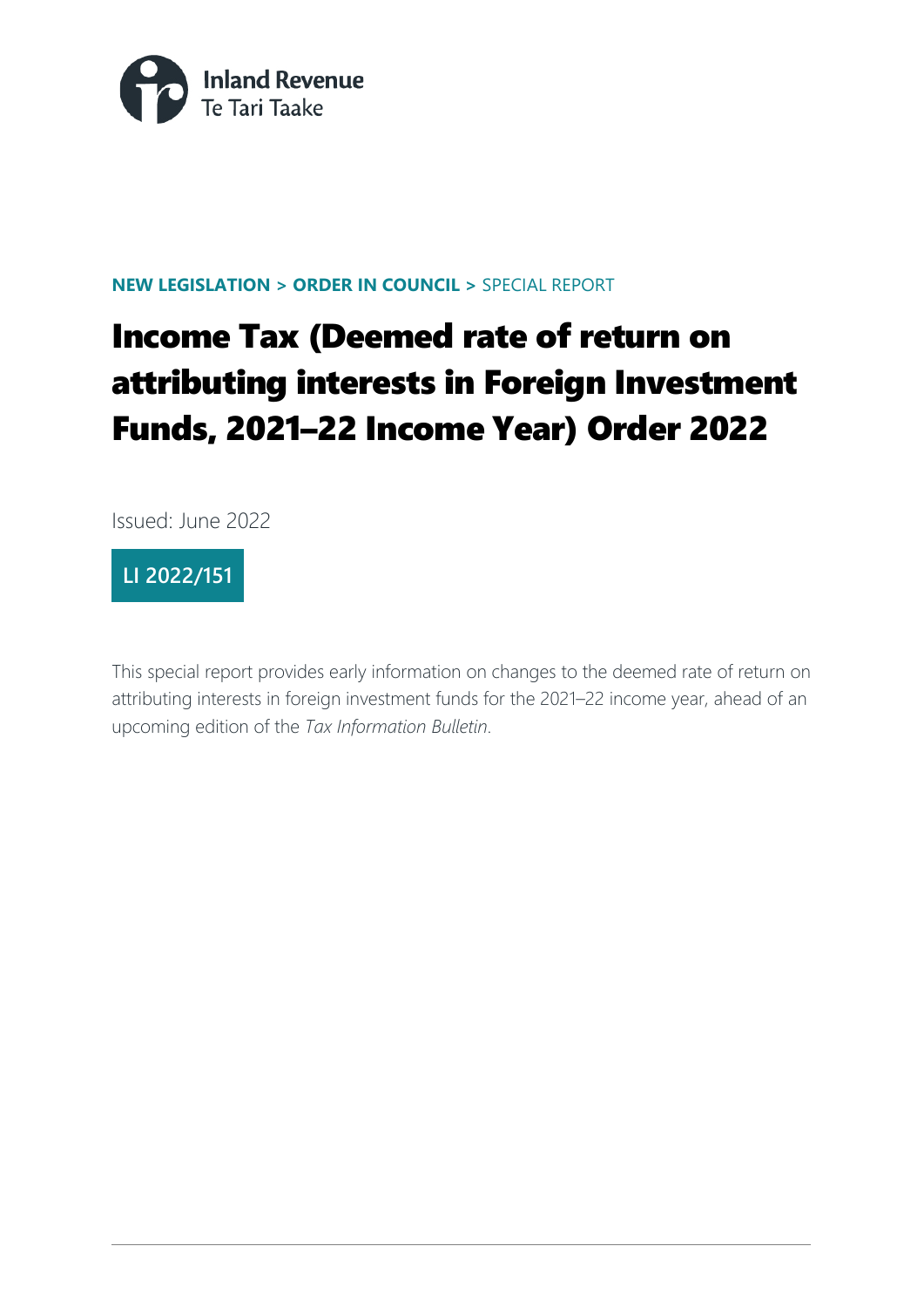

# **Table of Contents**